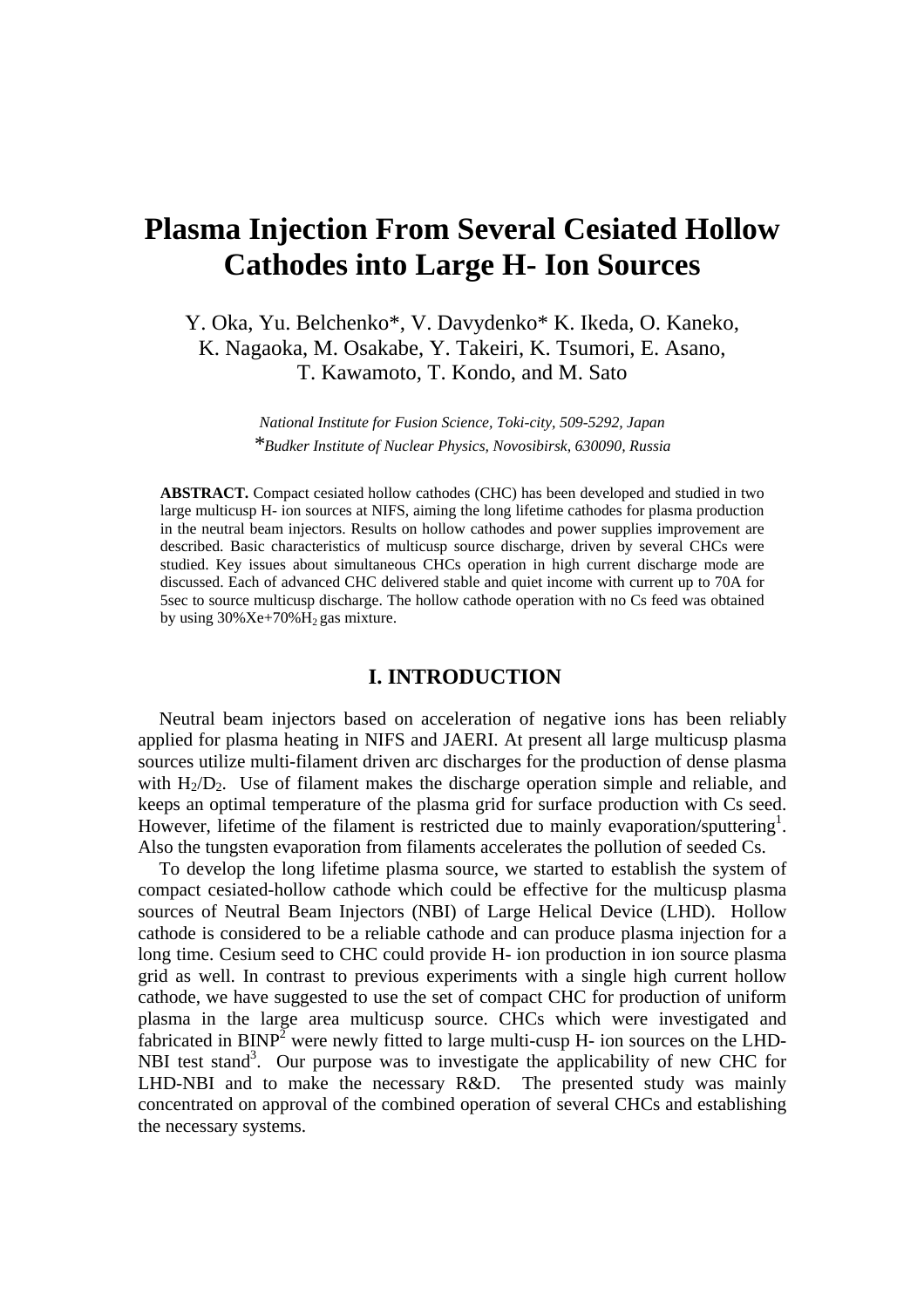# **II. SINGLE CHC IN 1/6TH SCALE ION SOURCE**

Ion source used consists of  $1/6<sup>th</sup>$  scale multi-cusp plasma source (i.e., the dimension of 35 x 35 x  $\sim$ 18cm<sup>3</sup>) with external magnetic filter and a small accelerator with single hole of 5mm in diam. Figure 1 shows a schematic drawing of  $1/6<sup>th</sup>$  scale H- ion source.



**FIG.1.**  $1/6$ <sup>th</sup> scale H- ion source with Cesiated-Hollow Cathode on sidewall (a) and on back (b).

Structurally CHC was miniaturized to fit the filament feedthrough port of the source. CHC was made of Mo cylinder and was equipped with the ohmic heater.  $H_2$  gas (or  $H_2$ ) + Ar mixture) and Cs vapour were introduced into the cathode hollow (Fig.1). CHC body and Cs oven were preliminary heated. Cs coverage on hot Mo internal surface provided high electron emission current density. Additionally  $H_2$  gas was introduced into multicusp plasma source.

The detailed results of this experiment were reported in the ref. 3. CHC provided a high multicusp discharge with current up to 60 A in the 10 sec mode and up to 30 A in cw mode. The discharge voltage was varied in the range  $40 - 90$  V by the Cs feed control. Discharge current attainable under the indicated voltage range was proportional to the  $H_2$  flow rate into the CHC and to the area of CHC plasma emission aperture. Plasma density measured by Langmuir probe decreased with the distance from the CHC. The uniform plasma profile is expected for the distance of ~15cm between the CHCs (which is similar to the separation of the filaments in the multicusp source). Negative ion current of  $\sim 0.2$ mA was detected with 9 kV extraction voltage. This current value was similar to that obtained from the filament driven  $1/6<sup>th</sup>$  source at 6 kW discharge power. Cs consumption was about 50mg/hr for the pulsed operation mode used.

### **III. STUDY OF CHC OPERATION WITH TWO CATHODES**

Two CHCs were attached to the sidewalls of the  $1/6<sup>th</sup>$  source (Photo of Fig.2). Two sets of CHC power supplies and two gas systems were used for gas feed to each CHC for study cathodes simultaneous operation with the independent bias.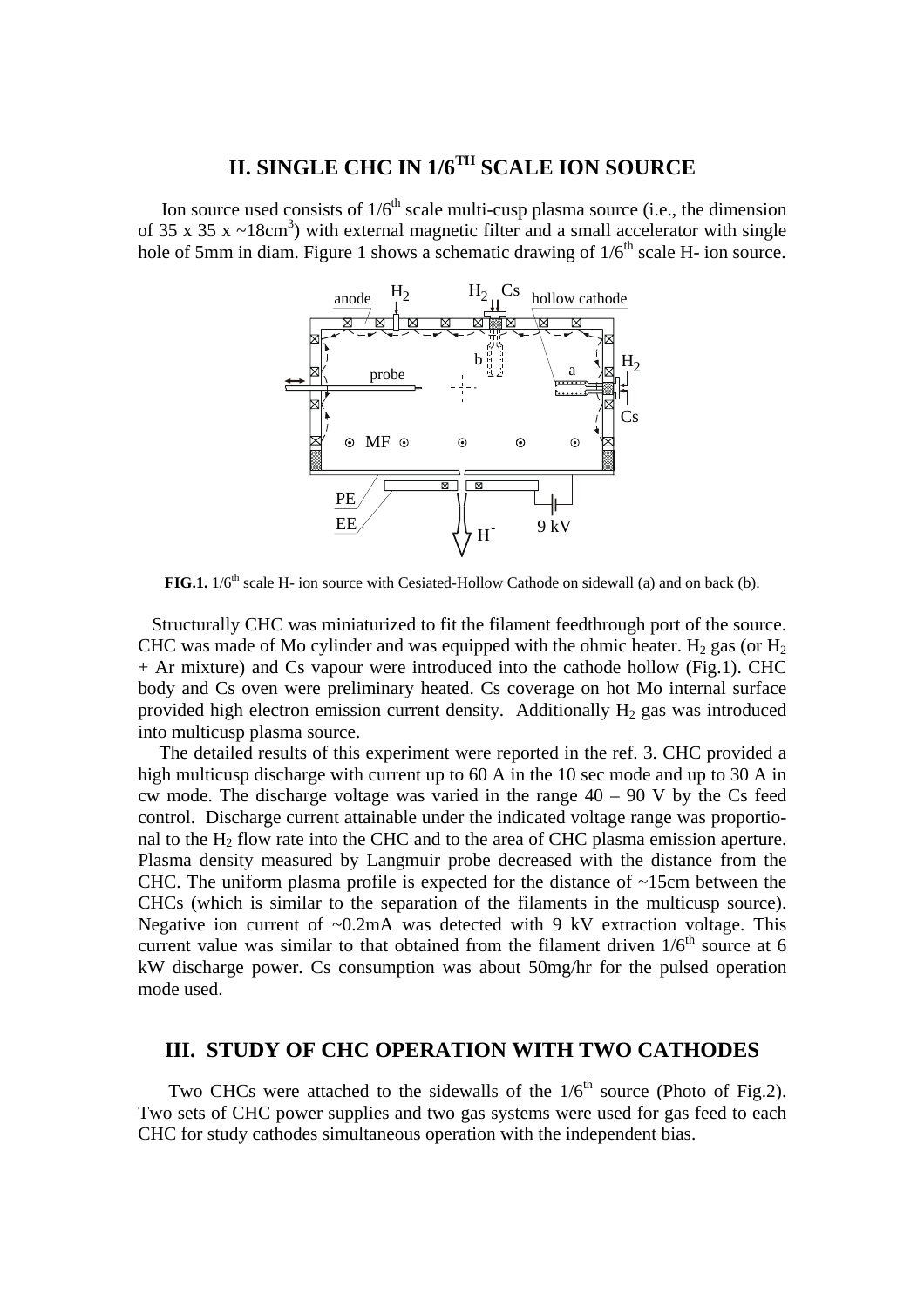

**FIG.2.** Photo of two CHCs attached to filament feedthrough ports of  $1/6<sup>th</sup>$  scale source.

There were several improvements done after the first experiment with the single CHC. The special oven with the safe Cs pellets was built into each CHC to supply Cs independently (cylindrical volume attached to CHC in Fig.2). Ceramic insulator between CHC housing and filament feedthrough port was applied to operate at high oven temperature (~300 °C). Two Piezo gas valves were used for  $H_2$  feed and for independent control of hydrogen pressures in two CHCs.

Arc power supplies for each CHC consisted of high voltage (up to 400 V) dc power supply (PS1) to start the discharge and of high power (up to 130V x 70A, 5sec) supply (PS2) for discharge support. PS1 and PS2 were connected in parallel to CHC circuit. Arc power were regulated by feedback to provide the constant current (c-c) mode. The others power supplies were used for the Piezo valve control, for the heating of CHC body and of the pellet oven. Power supplies were controlled remotely from the test stand console.

The continuous Cs discharge with the voltage of about 5-25V and current 0.5-1 A was ignited at first. The discharge was changed to high current  $H_2 + Cs$  mode when the PS2 power supply and hydrogen was pulsed to CHC.



**FIG.3.** Discharge voltage vs discharge current with  $H_2 + Cs$  mode for 5s pulse.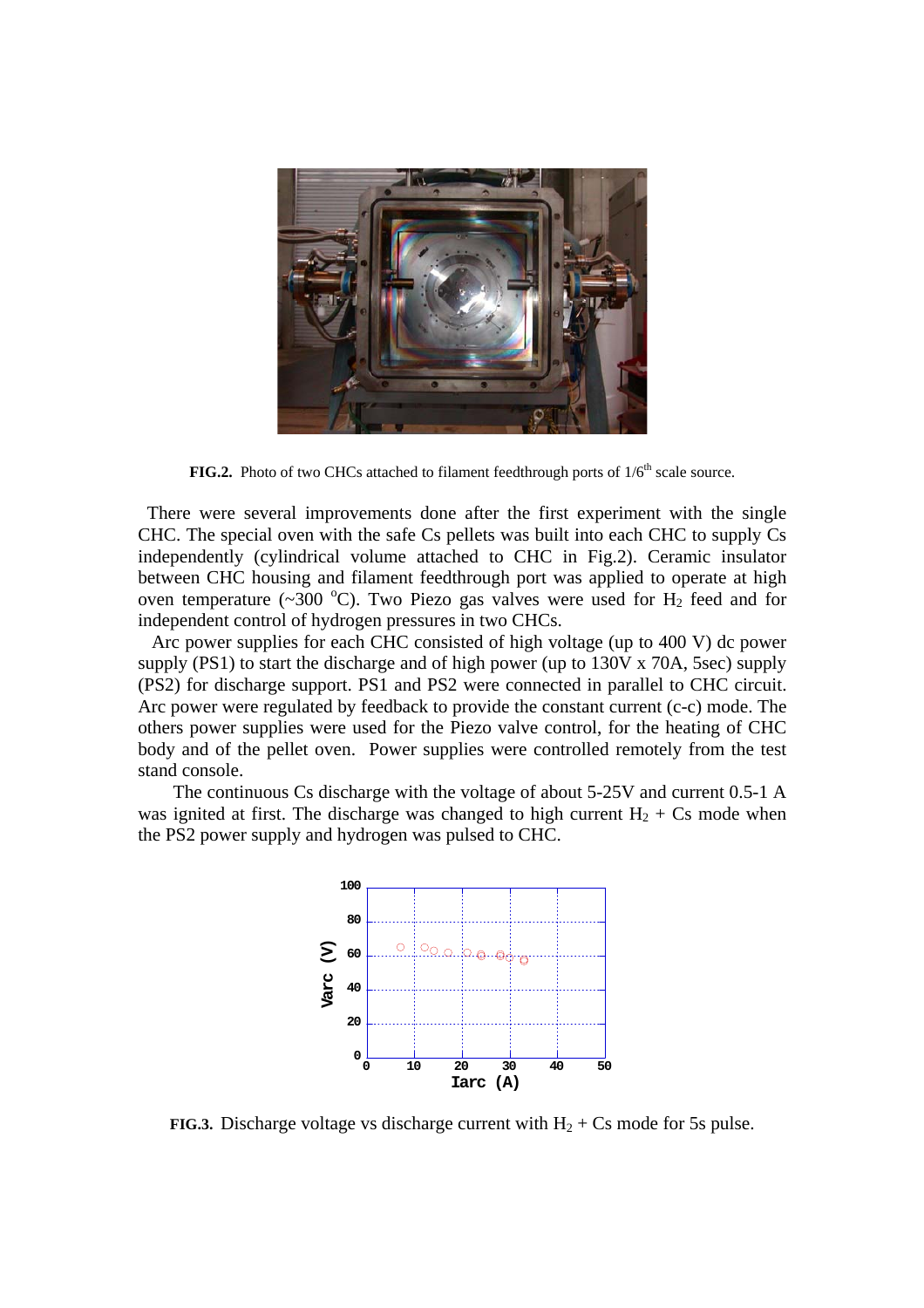In  $H_2$  + Cs mode, discharge current was up to 35 A for 5 sec with the discharge voltage ranged from 50 V to 70 V (Fig.3). Thermal capacity of small cathode insert forming the CHC emission aperture limited the pulse duration. Maximum 50 A of discharge current was obtained for 1 sec with the small Mo insert. Essentially higher discharge power (50A for 5sec) was obtained with CHC equipped with the enlarged insert, as it tested at BINP test stand. Arcing and aperture melting was recorded at current-duration value >300As in the case of enlarged insert.

Simultaneous operation of two CHCs was first demonstrated in the  $1/6<sup>th</sup>$  scale source at the decreased discharge current. Discharge current pulses for two CHCs simultaneous operation in the multicusp source are shown in Fig.4. CHC #1 delivers 17 A discharge current at the fixed level of c-c control, while CHC #2 keeps the smaller current of 8 A with the current oscillations. The low current operation of CHC #2 was caused by CHC emission aperture melting by the previous high current, several tens seconds pulse.



**FIG.4.** Pulses of discharge current for two CHCs simultaneous operation in the multicusp source.

## **IV. CHC OPERATION IN 1/3RD SCALE SOURCE**

Work of three CHCs was tested in the experiment at the larger,  $1/3^{rd}$  scale H- ion source. The plasma chamber of this source has the dimensions of 38 x 62 x  $\sim$  20 cm<sup>3</sup>. Plasma grid, extraction and acceleration grids of the source have the multi-aperture structure with openings, drilled over the plasma chamber central area of about 25 x  $25 \text{cm}^2$ . Source and accelerator were pumped with the cryopump. Layout of  $1/3^{\text{rd}}$  scale source with the CHCs, attached to the sidewalls, is shown in Fig.5.



**FIG.5.** 1/3<sup>rd</sup> scale H- ion source with compact CHCs on sidewalls.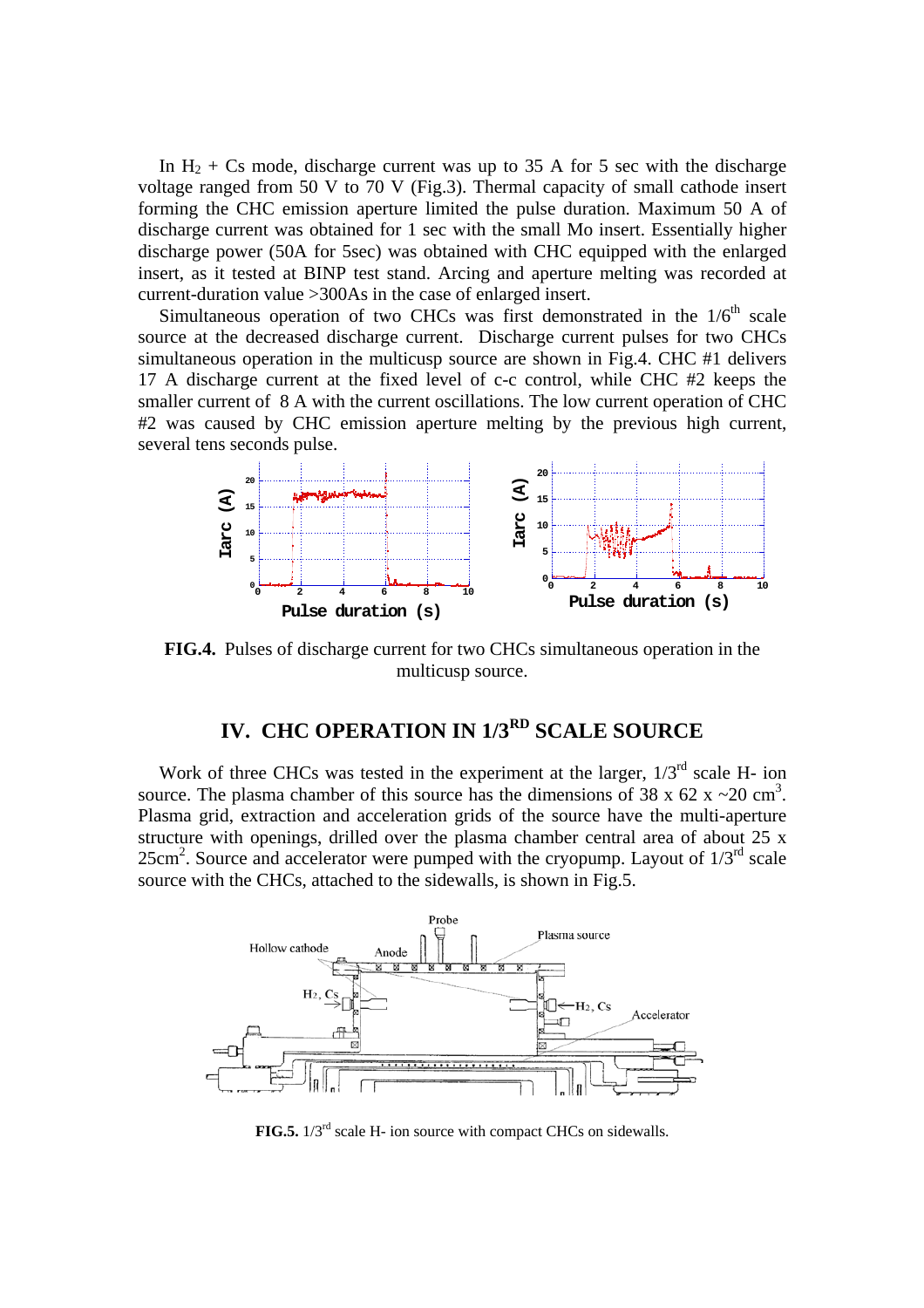New CHC was designed by Yu. Belchenko for this experiment. For prevention of CHC aperture arcing and melting, the CHC body was isolated from the outer electrode having emission aperture (Fig.6). This outer electrode was connected to the plasma chamber anode with a series resistor for the discharge ignition. CHC was miniaturized to fit the small filament feedthrough port of the source, as it is shown in Fig.7. A mixture of  $H_2$  and Ar gases was used for CHC feed. It permitted to operate at the lower Cs feed to CHC. Argon addition to hydrogen in the range 0.5-30% was tested in cathode cesium mode. Gas mixture was introduced into every CHC with the independent Piezo valve. High current arc power supply with the constant-voltage mode instead of previous c-c-mode was used for the discharge feedback control to reduce the open loop voltage, and its switch was doubled to prevent the pulse over length.



**FIG. 6.** Drawing of CHC with outer electrode.

Operation of single CHC and simultaneous work of two and of three CHCs with discharge current up to 70 A, 5 s per cathode was sequentially tested. Discharge current in range 50~70A and discharge voltage in range 20~70V were independently controlled for each cathode by power supply, gas and cesium seed. Discharge voltage and current has the quiet waveforms for  $\sim$  5 s pulse, as it is shown in Fig.8 for the simultaneous work of CHC #1, 2, 4 with the 10% Ar and 90%  $H_2$  gas mixture feed. Gas pressure in multicusp plasma chamber was measured with the baratron gauge. It was controlled in the range 0.5-4mT during the gas feed to three CHCs. No erosion and arcing of CHCs was recorded after 6 day/480 shots operation. One of CHC (# 3) was broken at the start-up due to mistake and the cesium pellets overheating.



**FIG.7.** Photo of four CHCs in 1/3rd scale H- ion source.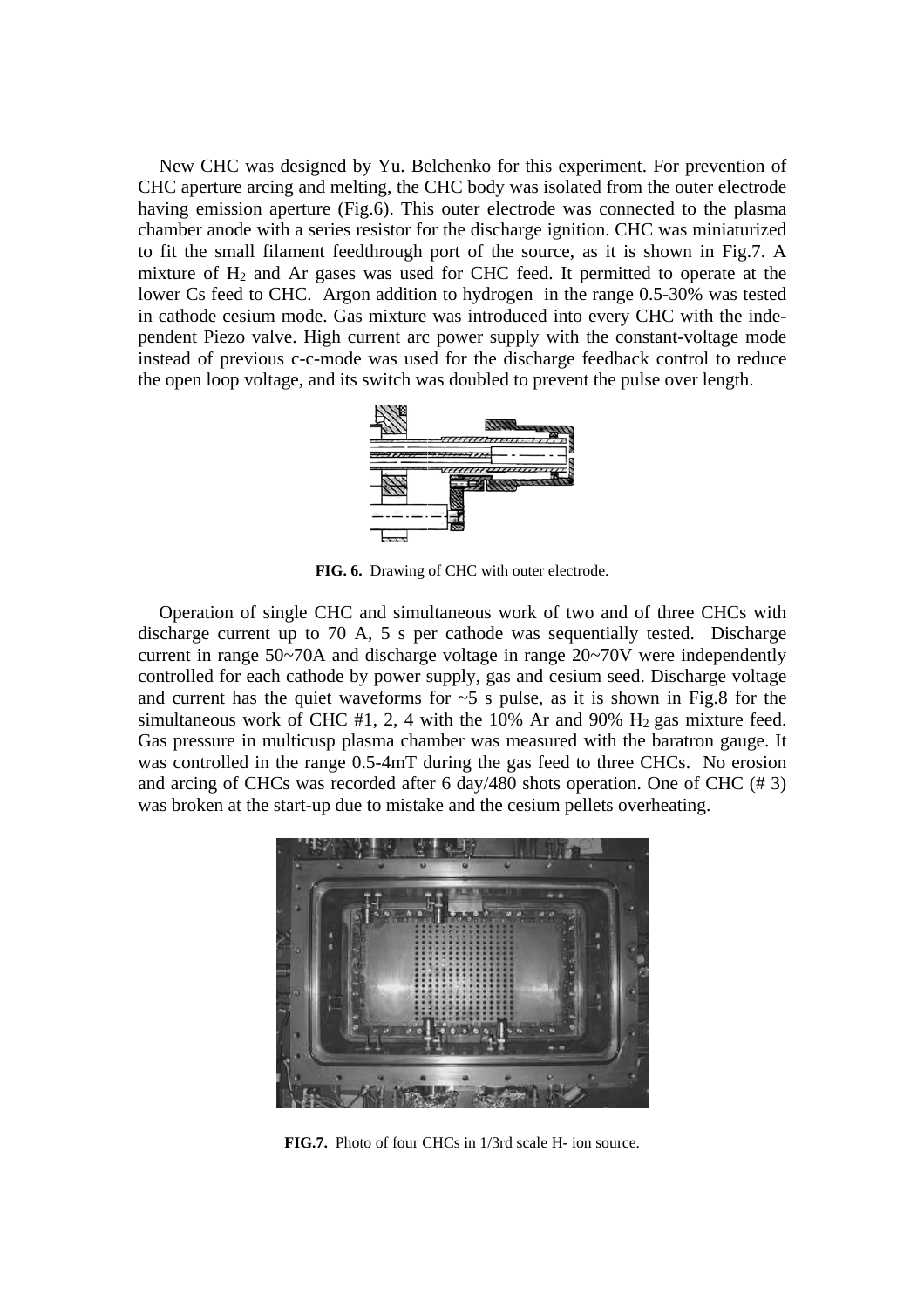

**FIG.8.** Waveforms of the discharge voltage (top) and discharge current (bottom) for CHC #1,2 and 4 simultaneous operation. A mixture of  $10\%$  Ar and  $90\%$  H<sub>2</sub> was fed.



**FIG.9**. Passages of CHC #1, 2, 4 simultaneous operation. Circles- cathode #1, squares- cathode #2, diamonds- cathode #4.CHC currents (left) and voltages (right) were purposely spread for plasma study

Passages of CHC No.1, 2, 4 simultaneous operations are shown in Fig.9. CHC discharge currents were purposely spread for the plasma study. After shot No. 364, discharge current was diminished for trial of H-extraction/acceleration with the 3 CHC on. This first extraction trial was failed due to multi-aperture accelerator pollution by the cesium, which was injected during the preceding CHC study and during the mistake with the Cs oven overheat.

### **V. ARGON AND XENON GAS FEED**

Single Hollow cathode operation without Cs seed and without cathode preliminary heating was tested in  $1/3^{rd}$  scale source too. 100% Ar, 100% Xe, or mixture of 30%  $Xe + 70\%$  H<sub>2</sub> gases were introduced into hollow cathode in this case. The pressure of Xe in the plasma chamber was varied in the range  $0.6 - 1.1$  mTor, and of Ar – in the